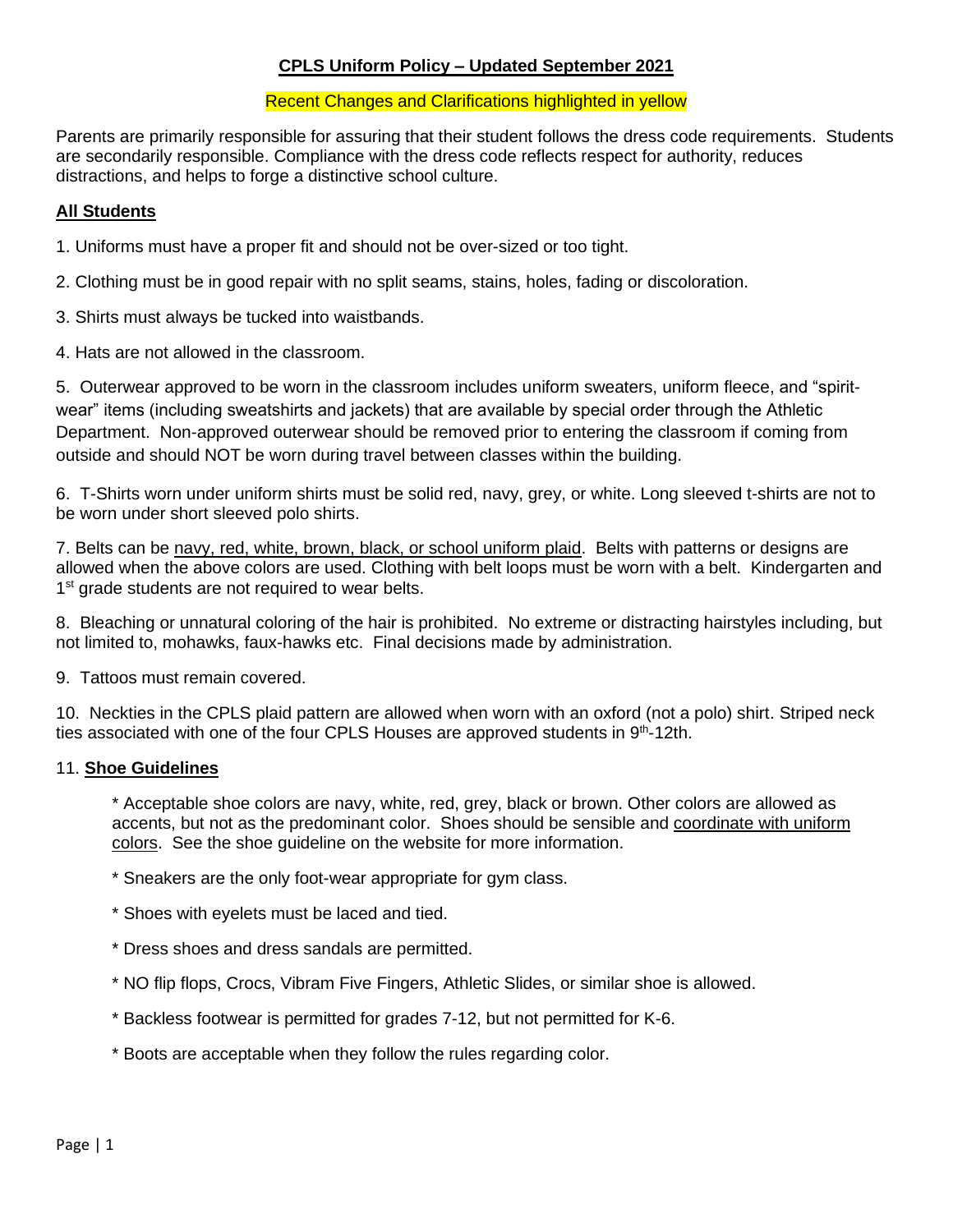# **Females:**

- 1. Hair Accessories: must be school colors or neutral and coordinate with the uniform. Distracting hair pieces like feathers, bandanas, scarfs, and laurel wreaths are not allowed. Headbands should not have commercial logos.
- 2. Socks and Tights: must be solid navy blue, white, dark grey, or black. Patterns, designs, red, and heather-grey (resembling sweatpants) are NOT approved.
- 3. Leggings K-6: Because they are still participating in outdoor recess, K-6 girls may wear solid leggings in navy blue, white, dark grey or black. Patterns, designs, red, and heather- grey (resembling sweatpants) are NOT approved. Leggings must reach ankles (not mid-calf).
- 4. Neither tights nor leggings should be worn under shorts.
- 5. Jewelry should be simple, coordinate with uniform colors, and not distract. Earrings are the only acceptable piercings.
- 6. Light facial makeup is acceptable.
- 7. Note that blouses, including those with rounded "peter pan" collars, are not part of the uniform.

# **Males:**

- 1. Matching socks should be solid navy, black, brown, dark grey, or white. Red socks are not approved.
- 2. Facial hair is not allowed, and sideburns may not extend below the bottom of the ear.
- 3. Hair must be cut above the eyebrows, ears, and collar.
- 4. No earrings or other piercings.

# **DAILY ATTIRE FOR K-12th GRADES**

# **SHIRTS FOR ALL STUDENTS:**

Short-sleeve and long sleeve red, white, or navy polo shirts may be purchased from any vendor. We follow the **Rule of Resemblance** which says that polo shirts must closely resemble the style and color of the polo shirts from Lands' End.

- Polo shirts cannot have breast pockets or any embroidered brand logo other than the CPLS embroidered crest.
- Shirts must be solid in color and can be either pique (mesh) or interlock style.
- "Golf shirts" and performance polos made from "dri-fit" material are not allowed.
- Feminine cut shirts with capped sleeves are approved, but shirts should not be tight fitting.

White Oxford Dress Shirts: Short or long sleeved plain white oxford dress shirts are approved uniform pieces and can be purchased from any store.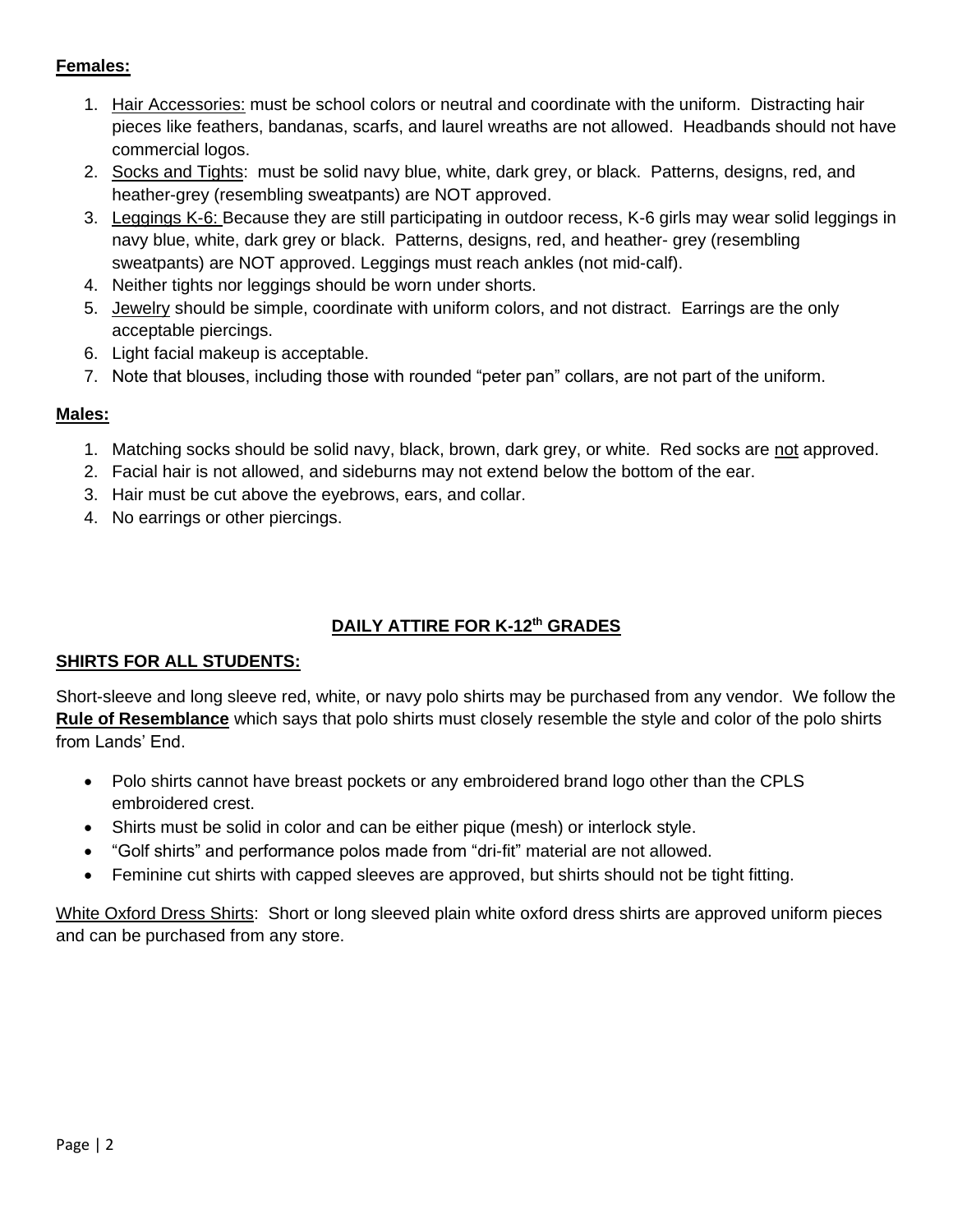### **SHORTS AND PANTS FOR BOYS**

*Purchased only from an approved vendor on page 6:*

**Class Act:** A+ or School Apparel in either Khaki or Navy (no cords or cargos).

**Dickies:** Select shorts or pants in Desert Sand, Navy, Dark Navy or Khaki (not olive)

The following styles are **NOT** approved: Cargo, Mesh, 5-pocket Twill, Cords, Carpenter, or Skinny Fit.

**Lands' End:** Any style Chino Pant or Shorts (except Chino Cadet or Cargos) *in the School Uniform Dept*. in Classic Navy or Khaki.

# **SHORTS AND PANTS FOR GIRLS**

*Purchased only from an approved vendor on page 6 and may not be shorter than 2" above the knee.*

**Class Act:** A+ or School Apparel Khaki or navy pants or shorts (no cords or cargos).

K-12 brand "contemporary fit" pants

**Dickies**: Select shorts or pants in Desert Sand, Navy, Dark Navy or Khaki (**not** olive)

The following styles are NOT Approved: Skinny fit, Low-rise, 5 pocket Twill, Utility, Performance, Cargo, and Capri

**Lands' End:** Any style Chino Pant or Shorts *in the School Uniform Dept*. in Navy or Khaki

# **JUMPERS, SKIRTS & SKORTS (GIRLS)** –

*Purchased from an approved vendor and may not be shorter than 2" above the knee.*

**Class Act:** A+ Drop Waist Skort in Khaki, Navy or CPLS Plaid (ONLY Jr sizes for appropriate length) Becky Thatcher Drop Waist Skort in NAVY ONLY

K-12 brand Wrap Skort in Khaki or Navy (sizes 4-6 for K–2nd grade only)

A+ Large-Tartan-Plaid Jumper

**Lands' End**: "Pleated" Skirt in either Classic Navy, Khaki, or Large Plaid

"Plaid" Jumper in Classic Navy Large Plaid (**not** Solid, Ponte' Pleat, Solid Button A-Line, or Plaid Button Front A-Line)

"A-Line" Skirt. Only approved in "Classic Navy Large Plaid".

The Blend Chino Skort in Classic Navy or Khaki was discontinued from our uniform in 2018. This skort will be "grandfathered-in" and may still be worn *if it is less than 2 inches above the knee*.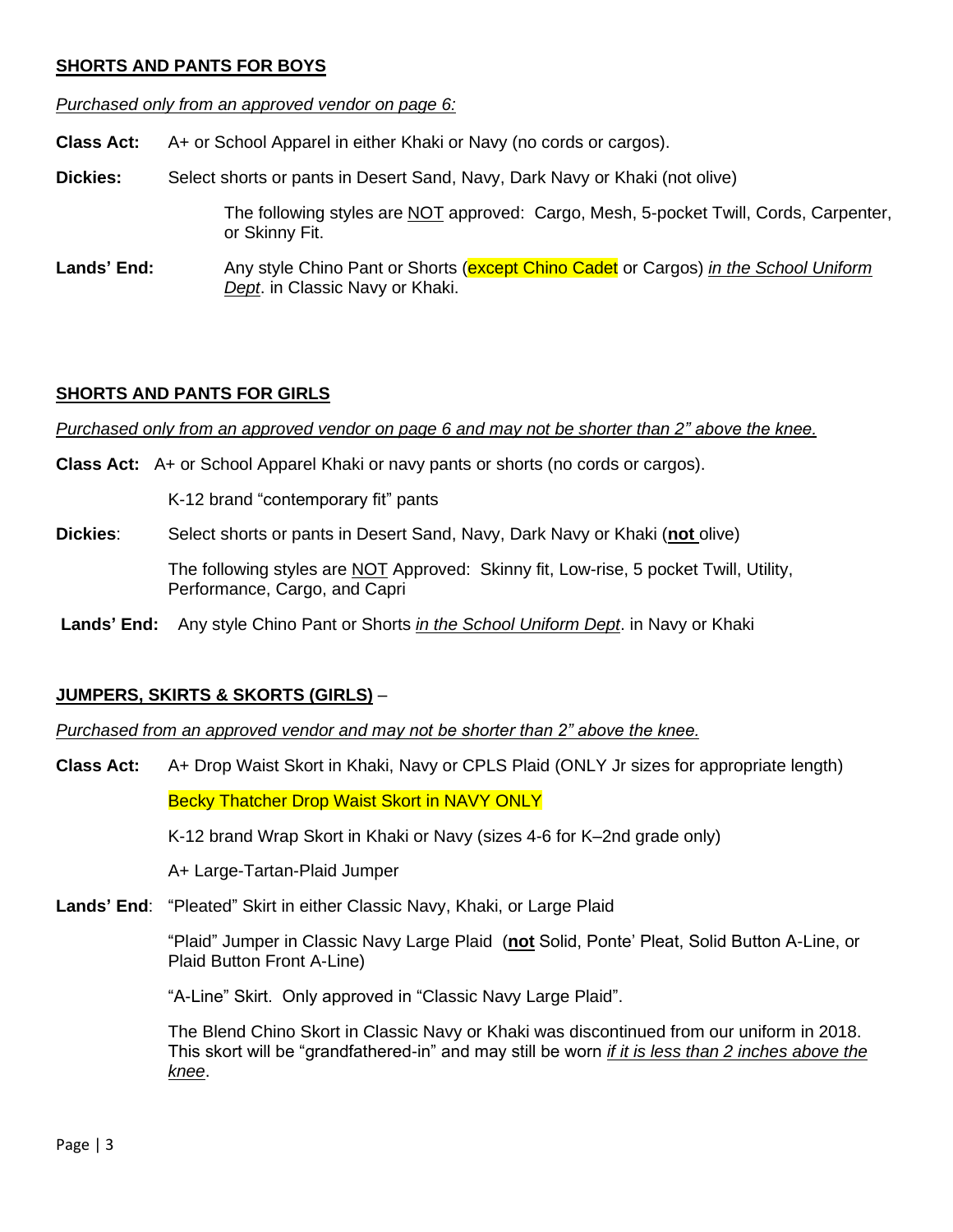### **SWEATERS & FLEECE for GIRLS & BOYS** *Purchased from one of these vendors*

Approved colors are navy blue or red. **White sweaters are not part of the uniform**.

Class Act: A+ Cardigan Fleece Pullover with or without the CPLS embroidered logo A+ Sweater Vest with or without CPLS embroidered logo

Lands' End: The below options are approved in either Classic Navy or Red Fine Gauge Performance Cotton Cardigan (v-neck or crew-neck) Midweight Fleece Quarter-Zip Jacket

# **NAVY BLAZERS FOR 9TH -12TH GRADE STUDENTS**

High School boys and girls may choose to wear a navy blazer jacket when wearing a white oxford and their house ties. Like we do for polo shirts, we will follow the **Rule of Resemblance** which says blazers should closely resemble the style and color of the "Hopsack Blazer" in deep navy from Lands' End.



# **PHYS ED CLASSES**

K – 12th: Must wear (or bring) tennis shoes on P.E. days.

7th – 12th: Clothing for class should be modest shorts and tops, or warm-ups.

### **SPORTS/ACADEMIC TEAMS**

CPLS team members may wear their team/competition jerseys and attire to school on game days and competitions with the approval of the coach. For modesty, sleeveless sports jerseys require a white short sleeved shirt underneath. All shirts must be tucked in.

**SPIRIT-WEAR** (ordered twice each year through the CPLS Athletic Department)

Items approved for daily wear, include sweatshirts (hoodie and crewneck) and track jackets. Last names can be added to the back in 2-inch black or white letters. No nicknames or phrases.

Other items are available but are not approved for daily wear: hats, sweatpants, and t-shirts.

Note that items, including sweatshirts and hoodies, that refer to a specific team and year (tournament or league championships), team jerseys, and team warm-up shirts are not part of the daily uniform.

# **Final decisions on clothing and appearance will be made by Administration**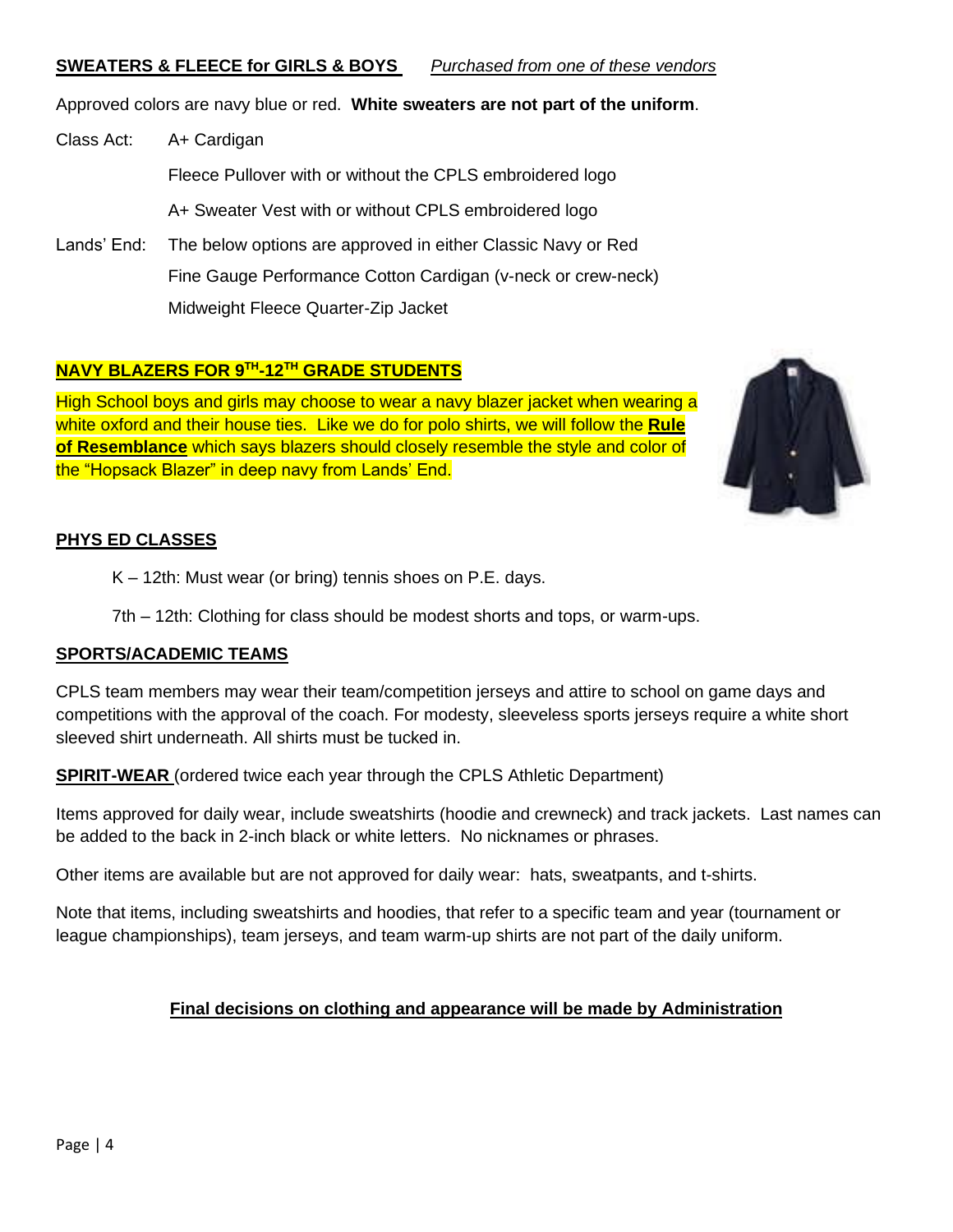### **CONCERT ATTIRE REQUIREMENTS**

#### **K-4th Grade Students:**

Dressy clothing as appropriate for the season with dress shoes.

#### **5th - 8th Grade Students**

The below attire is required several times throughout the year --at concert events, speech performances, and some field trips. Every piece required for "concert attire" can also be worn daily as part of the regular uniform. Plain white oxfords may be purchased from any vendor.

#### **Boys:**

- Any approved Khaki uniform pant
- White long-sleeved button-down oxford shirt
- Navy V-neck sweater vest from Class Act Uniform Store
- Regular Tie (no bow ties) and the preferred pattern is the CPLS Plaid
- Solid black or brown dress shoes (no athletic footwear) with dark socks. No boots

#### **Girls:**

- Drop Waist Pleated Skort from Class Act Uniform Store ONLY in Junior Sizes (for appropriate length)
- White, long-sleeved button-down oxford shirt (no rounded "peter pan" collars)
- Navy V-neck sweater vest from Class Act Uniform Store
- Solid black or brown dress shoes should be flats or have a heel no higher than 1 inch.
- No boots.
- Nude hosiery is optional.

### **9th – 12th Grade Choir Members:**

Females: Black dress or black skirt/black top with sleeves with modest neckline and hemmed to knee or below. Nude hosiery is optional. Black shoes should be flats or have a heel no higher than 1 inch. No boots

Males: Solid white button-down oxford shirt with dark tie, black dress jacket and black dress pants, black socks and black dress shoes.